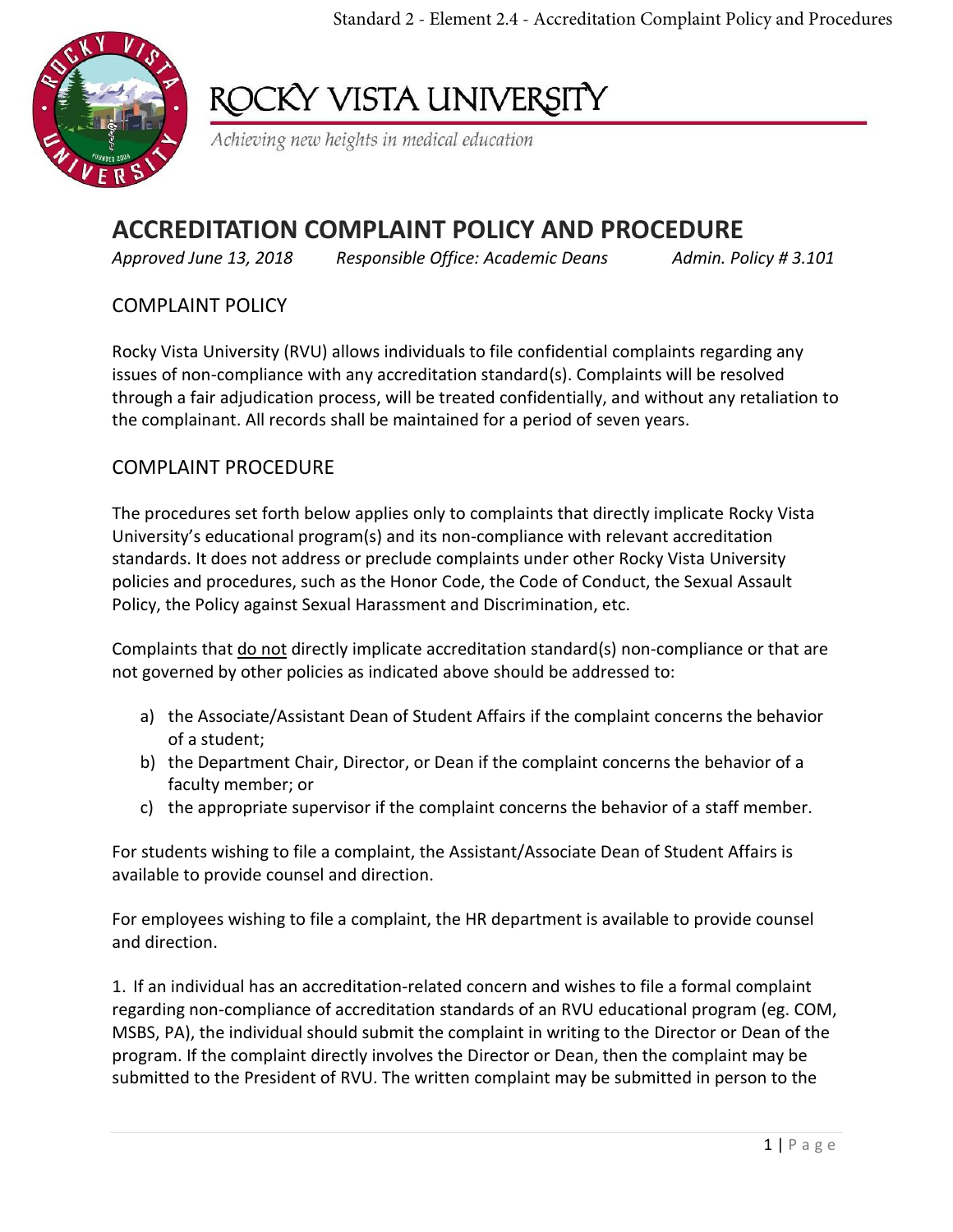

# ROCKY VISTA UNIVERSITY

Achieving new heights in medical education

appropriate office, submitted by U.S. mail, or e-mailed from the employee's RVU e-mail account.

Employees and students also have the option to file a complaint regarding a COCA accreditation standard for the COM program directly to the COCA (contact information on page 4)

2. The written complaint should indicate the specific accrediting agency and the specific accreditation standard(s) that is in non-compliance. It should describe in detail the circumstances of the matter and explain how the matter directly implicates the RVU program to the accreditation standard(s). The complaint should explicitly state which accreditation standard(s) is being implicated.

3. The complainant must provide his/her name and official email address to allow further communication about the complaint. If the complaint is submitted by U.S. mail, it must also provide the employee's local mailing address.

4. The written complaint must be dated and signed. A complaint submitted by e-mail is deemed to be signed by the employee from whose e-mail account the complaint is submitted.

### PROCESS OF ADJUDICATION AND RESOLUTION

1. The Director or Dean to whom the complaint is submitted will acknowledge receipt within five (5) business days of receipt of the written complaint. That acknowledgement will be made via email.

2. The Director or Dean to whom the complaint is submitted may delegate responsibility for investigating the complaint, responding to the complaint, or resolving the matter to another administrator, faculty member, or staff member.

3. Once the complaint has been acknowledged, the Director, Dean, or designee will respond to the complainant no later than ten (10) business days after acknowledged receipt of the complaint. The written response will either be a substantive response to the complaint or information about what steps are being taken to address the complaint or to further investigate the complaint.

4. If further investigation is needed, the complainant will be informed of the steps being taken. Upon completion of the investigation, a response will be provided to the complainant within ten (10) business days.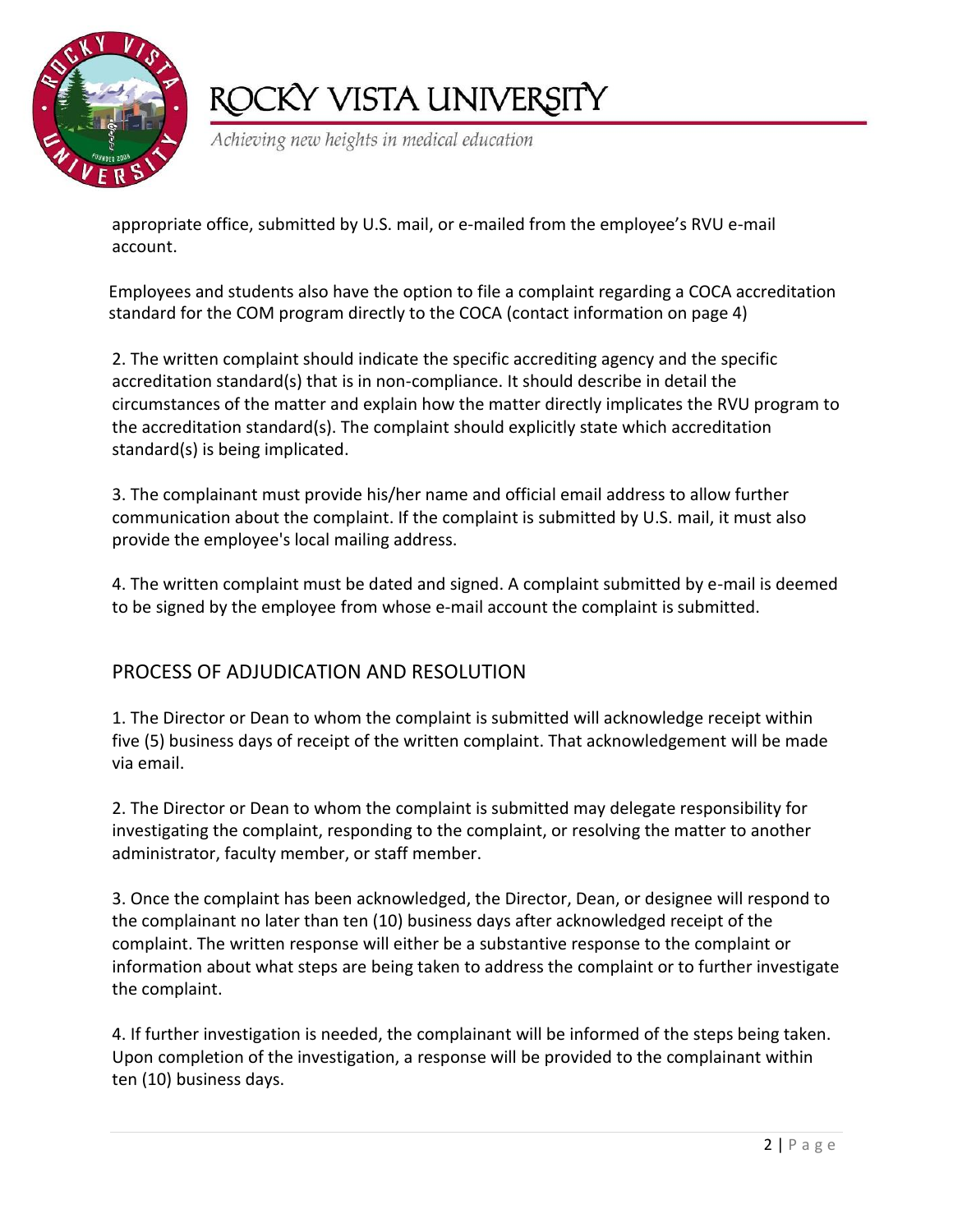

# ROCKY VISTA UNIVERSITY

Achieving new heights in medical education

### APPEAL PROCESS

1. The individual filing the complaint may appeal the decision of the Director or Dean within ten (10) business days of issuance of the response. The appeal shall be to the President of RVU. The appeal must be in writing addressed to the President, signed by the individual, and it must thoroughly explain the basis for the appeal. All evidentiary documents should be provided.

2. The President or designee will acknowledge receipt of the appeal within five (5) business days via email.

3. The President will adjudicate the appeal and send a response within fifteen (15) business days after acknowledged receipt of the appeal. The President may request additional information and/or interview which must be provided within give (5) business days.

4. The decision of the President shall be final.

### RETENTION OF RECORDS

A record of each complaint and its resolution, including any decision on appeal, shall be retained by the office of the President for a period of seven years.

#### NON-RETALIATION

RVU maintains a non-retaliation policy that protects any individual making a complaint. RVU will not permit any employee or student to retaliate in any manner. **Retaliation or retribution of any kind from any student or employee against a complainant or other involved parties is strictly prohibited**

### FILING A COMPLAINT TO THE ACCREDITING AGENCY

If the complaint resolution process was not handled appropriately by RVU, or if the outcome of the complaint(s) was not satisfactory, the complainant has the option to file a confidential complaint directly to the accrediting agency as described below:

Complaints should: (1) be against an accredited educational program or program in candidacy status, (2) relate to a specific accreditation standard(s), (3) include documentation that demonstrates that the institutional complaint process was completed, and (4) provide explicit reasons why the institutional complaint process was unsatisfactory.